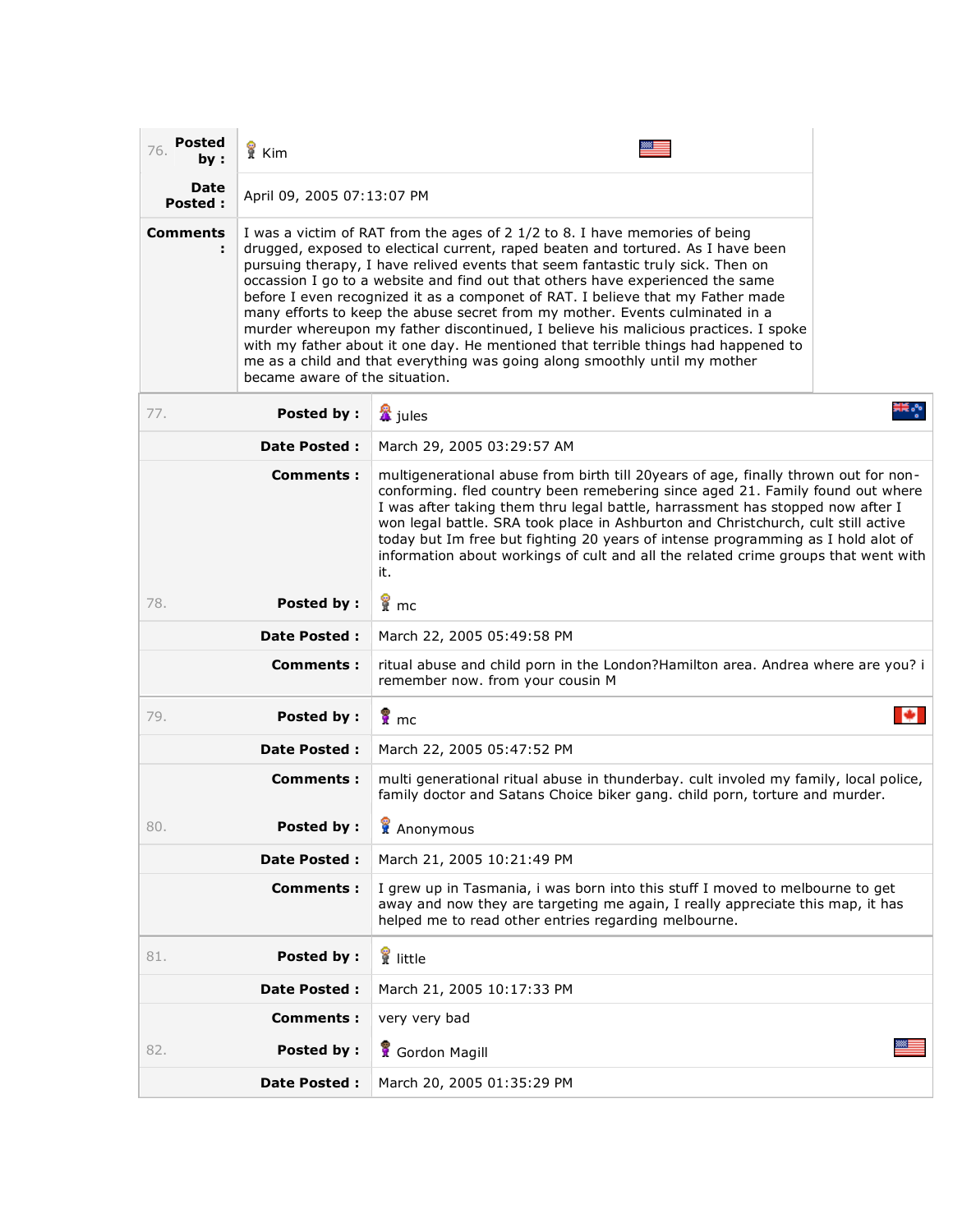| Email:                   | albert@swflarr.com                                                                                                                                                                                                                                                                                                                                                                                                                                                                                                                                                                                                                                                                                                                                                                                                                              |  |
|--------------------------|-------------------------------------------------------------------------------------------------------------------------------------------------------------------------------------------------------------------------------------------------------------------------------------------------------------------------------------------------------------------------------------------------------------------------------------------------------------------------------------------------------------------------------------------------------------------------------------------------------------------------------------------------------------------------------------------------------------------------------------------------------------------------------------------------------------------------------------------------|--|
| Comments:                | Chillicothe, Southwest Ohio. Gypsy Boy                                                                                                                                                                                                                                                                                                                                                                                                                                                                                                                                                                                                                                                                                                                                                                                                          |  |
| <b>Posted by:</b><br>83. | <b>▲</b> Sarah                                                                                                                                                                                                                                                                                                                                                                                                                                                                                                                                                                                                                                                                                                                                                                                                                                  |  |
| <b>Date Posted:</b>      | March 18, 2005 10:11:56 AM                                                                                                                                                                                                                                                                                                                                                                                                                                                                                                                                                                                                                                                                                                                                                                                                                      |  |
| Comments:                | I was first sexually abused in the Forest surrounding Meyers, a small town just<br>outside of Lake Tahoe California in 1979-1980. I was later sexually abused several<br>times in neighbors homes and eventually filmed with many other children in an<br>apartment. I was abducted from my bedroom and missing for over 16 hours,<br>when the police brought in the bloodhounds i was "miraculously" returned. I have<br>no memory of where I was when i was gone, just before and after the incident.<br>We later moved to Arkansas where the abuse continued by other adults. I believe<br>my mother may have been involved with the cults because everywhere we went i<br>continued to be abused in the same ways, just by different people. I was<br>eventually rescued by my grandparents who took me from my mother and kept<br>me safe. |  |
| <b>Posted by:</b><br>84. | anonymous                                                                                                                                                                                                                                                                                                                                                                                                                                                                                                                                                                                                                                                                                                                                                                                                                                       |  |
| <b>Date Posted:</b>      | March 16, 2005 04:34:02 AM                                                                                                                                                                                                                                                                                                                                                                                                                                                                                                                                                                                                                                                                                                                                                                                                                      |  |
| Comments:                | rural small town south of Macon, Ga                                                                                                                                                                                                                                                                                                                                                                                                                                                                                                                                                                                                                                                                                                                                                                                                             |  |
| 85.<br><b>Posted by:</b> | the wife of many years                                                                                                                                                                                                                                                                                                                                                                                                                                                                                                                                                                                                                                                                                                                                                                                                                          |  |
| <b>Date Posted:</b>      | March 14, 2005 06:23:39 PM                                                                                                                                                                                                                                                                                                                                                                                                                                                                                                                                                                                                                                                                                                                                                                                                                      |  |
| Comments:                | It can happen to anyone. Listen and pay attention to others ask questions if<br>something doesn't seem "right". Just knowing that someone else cares and<br>understands can make a difference.                                                                                                                                                                                                                                                                                                                                                                                                                                                                                                                                                                                                                                                  |  |
| <b>Posted by:</b><br>86. | <b>公</b> Val                                                                                                                                                                                                                                                                                                                                                                                                                                                                                                                                                                                                                                                                                                                                                                                                                                    |  |
| <b>Date Posted:</b>      | March 13, 2005 10:03:20 PM                                                                                                                                                                                                                                                                                                                                                                                                                                                                                                                                                                                                                                                                                                                                                                                                                      |  |
| Email:                   | can't give it yet                                                                                                                                                                                                                                                                                                                                                                                                                                                                                                                                                                                                                                                                                                                                                                                                                               |  |
| Comments:                | I believe I was ritually abused by a practicing witch who hypnotized me into sleep<br>walking to her house next door during her rituals. She would return me to my<br>mother's and say I walked in my sleep to her house barefoot and was asking for<br>my mother. My Mom never knew how long I was gone. This happened alot.                                                                                                                                                                                                                                                                                                                                                                                                                                                                                                                   |  |
| <b>Posted by:</b><br>87. | ▩<br>scared silly                                                                                                                                                                                                                                                                                                                                                                                                                                                                                                                                                                                                                                                                                                                                                                                                                               |  |
| <b>Date Posted:</b>      | March 03, 2005 12:09:58 PM                                                                                                                                                                                                                                                                                                                                                                                                                                                                                                                                                                                                                                                                                                                                                                                                                      |  |
| <b>Comments:</b>         | programing/sra                                                                                                                                                                                                                                                                                                                                                                                                                                                                                                                                                                                                                                                                                                                                                                                                                                  |  |
|                          |                                                                                                                                                                                                                                                                                                                                                                                                                                                                                                                                                                                                                                                                                                                                                                                                                                                 |  |
| <b>Posted by:</b><br>88. | Susan and Scared                                                                                                                                                                                                                                                                                                                                                                                                                                                                                                                                                                                                                                                                                                                                                                                                                                |  |
| Date Posted :            | February 21, 2005 03:44:39 AM                                                                                                                                                                                                                                                                                                                                                                                                                                                                                                                                                                                                                                                                                                                                                                                                                   |  |
| <b>Comments:</b>         | I was ritually abused by Freemasons in Grand Junction and Denver                                                                                                                                                                                                                                                                                                                                                                                                                                                                                                                                                                                                                                                                                                                                                                                |  |
| <b>Posted by:</b><br>89. | <b>&amp;</b> tash                                                                                                                                                                                                                                                                                                                                                                                                                                                                                                                                                                                                                                                                                                                                                                                                                               |  |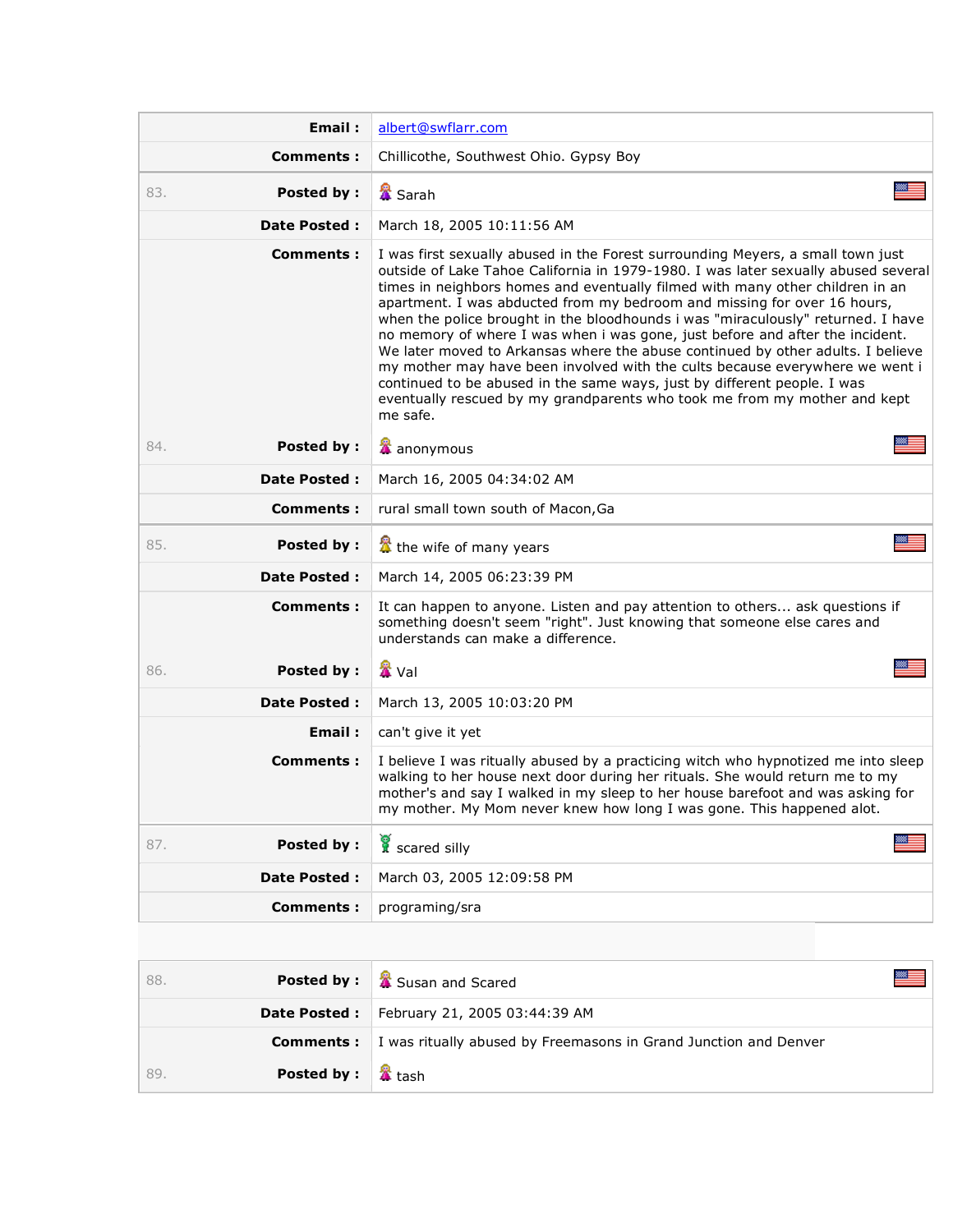| <b>Date Posted:</b>      | February 19, 2005 03:07:29 AM                                                                                                                                                                                                                                                                                                                                                  |  |
|--------------------------|--------------------------------------------------------------------------------------------------------------------------------------------------------------------------------------------------------------------------------------------------------------------------------------------------------------------------------------------------------------------------------|--|
| Comments:                | ritual abuse in Sydney and south coast from birth until fled state few years ago                                                                                                                                                                                                                                                                                               |  |
| Posted by:<br>90.        | Wends                                                                                                                                                                                                                                                                                                                                                                          |  |
| <b>Date Posted:</b>      | February 17, 2005 02:05:22 PM                                                                                                                                                                                                                                                                                                                                                  |  |
| Comments:                | Denver                                                                                                                                                                                                                                                                                                                                                                         |  |
| Posted by:<br>91.        | & Ana                                                                                                                                                                                                                                                                                                                                                                          |  |
| <b>Date Posted:</b>      | February 16, 2005 07:24:28 AM                                                                                                                                                                                                                                                                                                                                                  |  |
| Comments:                | My parents were in a cult, but dad sold me out to child pornography studios in LA<br>area. I was forced to bear a child when I was 12 in a cult ritual. They did not get<br>her a birth certificate. I was not able to protect her, she was raised by another<br>cult member in a different town. She died when I was 14, she was murdered in<br>front of me, in a snuff film. |  |
| <b>Posted by:</b><br>92. | 盈s                                                                                                                                                                                                                                                                                                                                                                             |  |
| <b>Date Posted:</b>      | February 16, 2005 07:16:02 AM                                                                                                                                                                                                                                                                                                                                                  |  |
| Comments:                | Coos Bay Or - child pornography of children abused in cults                                                                                                                                                                                                                                                                                                                    |  |
| Posted by:<br>93.        | Raven                                                                                                                                                                                                                                                                                                                                                                          |  |
| <b>Date Posted:</b>      | February 16, 2005 07:10:57 AM                                                                                                                                                                                                                                                                                                                                                  |  |
| Comments:                | Intergenerational ritual abuse in a Fundamentalist Christian/Satanist cult<br>neighborhood. This group supported its activities through child porn and child<br>prostitution. There were 2 military bases nearby which also borrowed local<br>children, already dissociated from abuse, for use in various illegal projects and<br>research.                                   |  |
| <b>Posted by:</b><br>94. | 도 구<br>公<br>公司                                                                                                                                                                                                                                                                                                                                                                 |  |
| <b>Date Posted:</b>      | January 30, 2005 04:29:43 AM                                                                                                                                                                                                                                                                                                                                                   |  |
| Email:                   |                                                                                                                                                                                                                                                                                                                                                                                |  |
| Comments:                | ritual abuse took place on a property somewhere outside Brisbane in the late<br>60s/early 70s                                                                                                                                                                                                                                                                                  |  |
| Posted by:<br>95.        | 魯 LC                                                                                                                                                                                                                                                                                                                                                                           |  |
| <b>Date Posted:</b>      | January 22, 2005 05:31:41 PM                                                                                                                                                                                                                                                                                                                                                   |  |
| Email:                   | aconway68@hotmail.com                                                                                                                                                                                                                                                                                                                                                          |  |
| <b>Comments:</b>         | Ritually abused by large family group in Fruitland, & Payette Idaho Also ritually<br>abused in Sumpter Oregon as well as other locations.                                                                                                                                                                                                                                      |  |
| Posted by:<br>96.        | krissy                                                                                                                                                                                                                                                                                                                                                                         |  |
| <b>Date Posted:</b>      | January 20, 2005 05:44:33 PM                                                                                                                                                                                                                                                                                                                                                   |  |
| Email:                   | ksoltvedt@hotmail.com                                                                                                                                                                                                                                                                                                                                                          |  |
| <b>Comments:</b>         | my dad was leader of masonic sexual torture, he was also pastor of the Lutheran<br>Church, New Lisbon, WI in 1970's.                                                                                                                                                                                                                                                           |  |